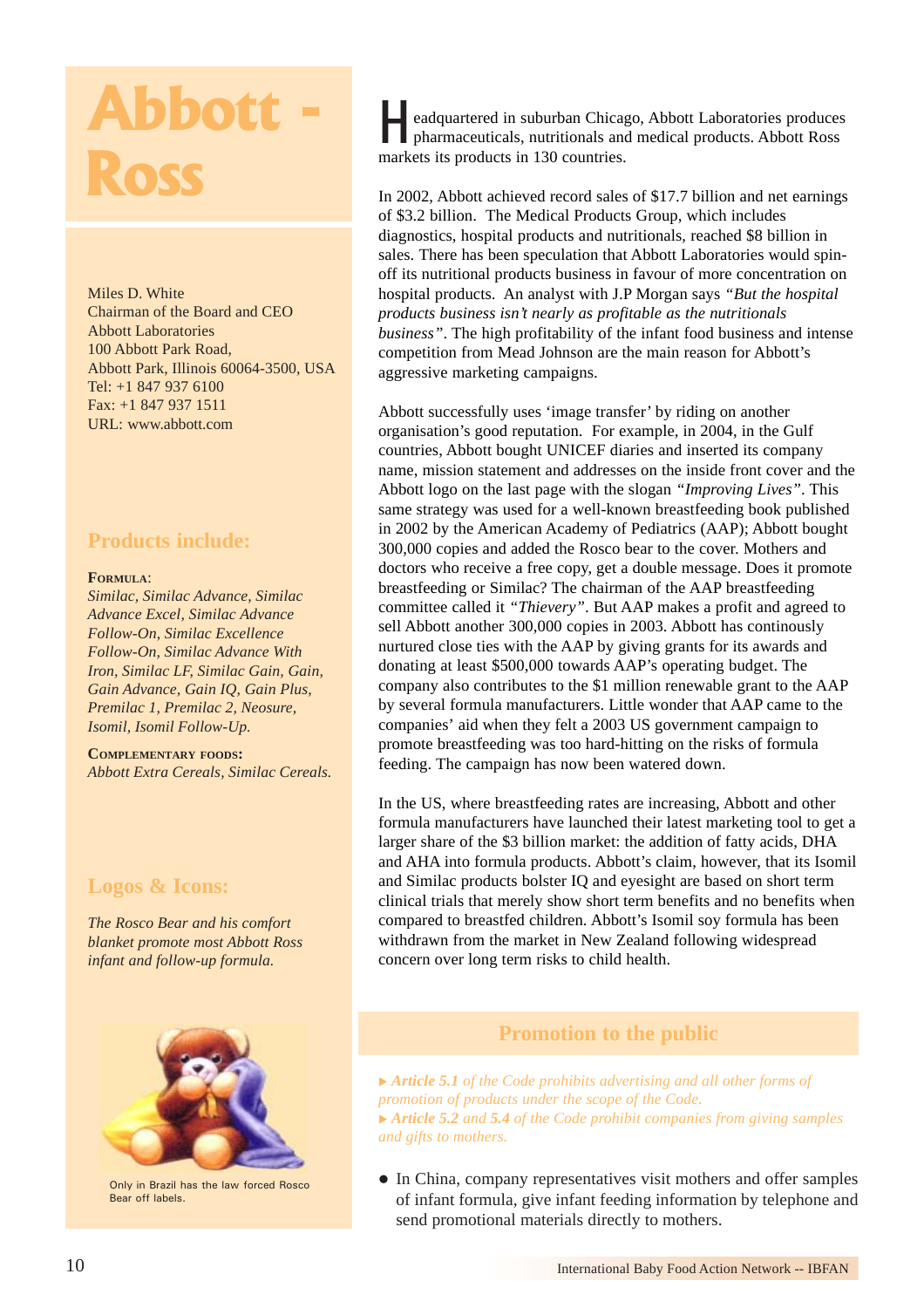• In Thailand company representatives visit or call mothers at home, give samples and gifts and recommend **Similac** infant formula. Promotional materials are mailed directly to mothers.

WOLENDON



Samples, CDs and pouches to promote brand .<br>recognition and ensure mother's loyalty.

• Abbott uses parents clubs and coupons to collect addresses and particulars of babies, to direct targeted promotional mailings.



- In Singapore, Rosco Bear invites pregnant women to sign up or recommend a friend to the company's *"Join Our Club"* programme using an entry form in a booklet about **Similac Advance Follow-On, Gain IQ Follow-Up** and **Isomil Soy Protein Follow-Up** formulas.W
- A sign-up coupon for Abbott's *IO Club* is handed out at an International Baby/Children Products Expo in Hong Kong. *IQ Club* members receive a free gift, information on infant feeding, discounts on clothes and toys, and invitations to health talks. $\blacktriangledown$



• Parents in Singapore can fill in coupons in **Similac** ads in a newspaper and *Motherhood* magazine to receive a free 400g tin. The ads compare the product with breastmilk and make claims about brain development. One ad has the heading *"The smart formula for smart babies*".



Intelligence? or Eye**?** Intestinal? is it

*Abbott's IQ stands for any of these depending on where you buy the product*

# **GAIN Io SUPPORTS your child's MENTAL & PHYSICAL**



• Babies wearing graduation caps, the mention of brain development and the big letters *"IQ"* suggest the product will increase "intelligence quotient". In Singapore, tiny words reveal this IQ refers to *"Intestinal Quality"*.

Not so in Hong Kong and Malaysia where in **Gain Ad-**

New

vance materials the "I" in "IQ" contains the word "eye", suggesting the product will improve vision as well as intelligence. Also in Malaysia, Gain Plus, a growing up milk, has the same 'eye' in IQ.

z *"IQ: most nutritious, baby totally brilliant."* A leaflet in Hong Kong links **Gain Advance** with brain development and claims it will strengthen baby's im-



**c** Coupons in ads for **Gain IQ** in Singapore's *Motherhood* magazine can be redeemed for a 450g tin. The ads promote **Gain IQ** as a growingup milk but the packshot calls it a follow-on formula. $\blacktriangleright$ 

munological defence. The large letters IQ and the smart baby imply the baby will be more intelligent. There is no conclusive evi-

dence to back this up but the promotion is very effective in terms of sales. $\blacktriangleleft$ 

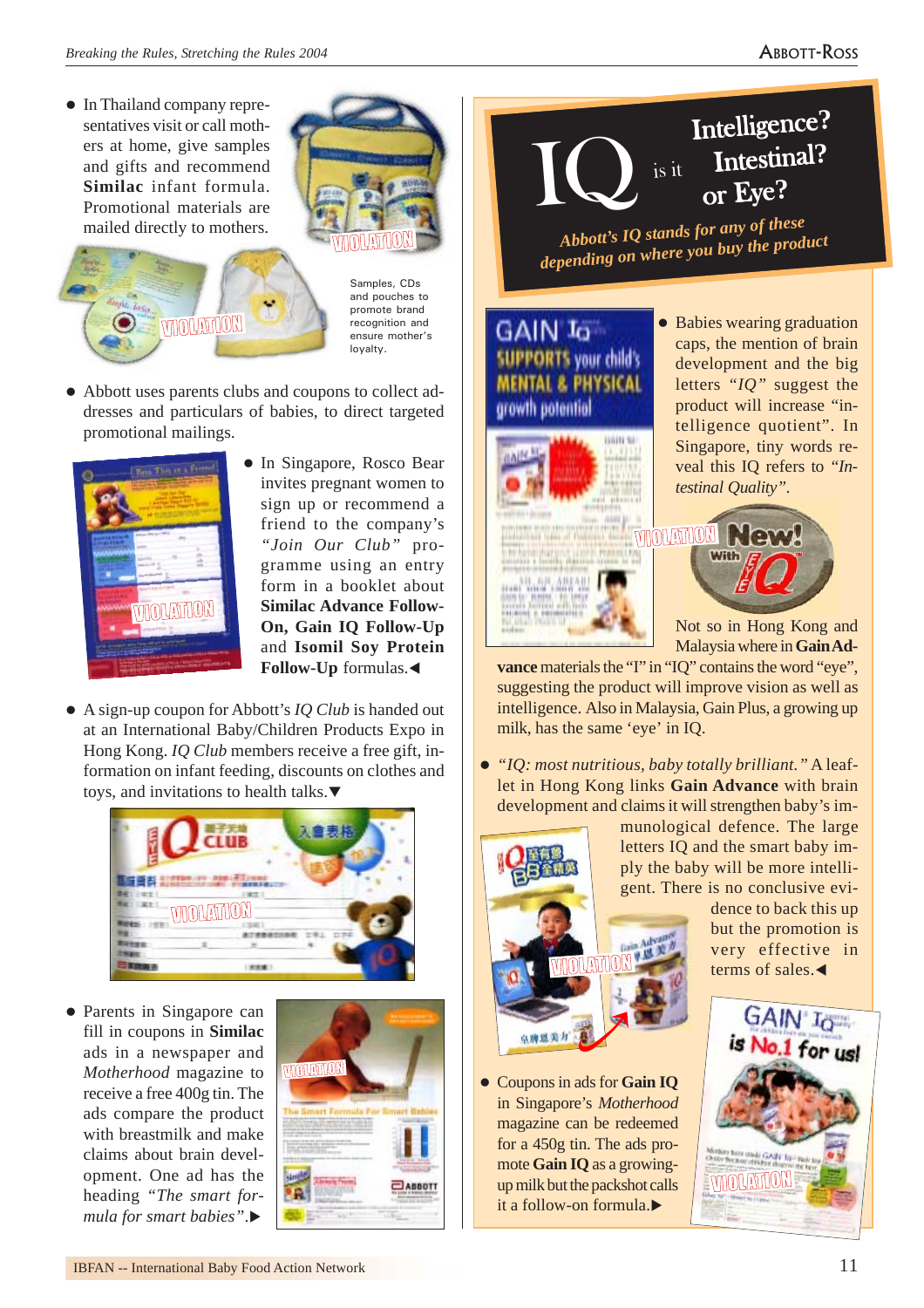# ABBOTT-ROSS

• Abbot offers a free tin of **Similac Excellence Follow-on** to mothers in Singapore who are impressed with the product's claim to be "even closer to breastmilk".



 $\triangle$  A graph in the centre of the ad shows equivalence with breastmilk – definitely not true and not allowed by the Code.

- An insert in a **Similac Advance** leaflet in Singapore offers samples and a toy – the *"Similac sensory bear"* – to enhance the development of baby's senses.
- An advertisement in Thailand for **Similac Advance** compares the product with breastmilk. Words like *"good immunity", "clever", "good digestion"* and *"comfortable tummy"* idealise its use. An advertorial with the same heading reinforces the ad's messages.



- Members in Abbott's *Parents Club* in Thailand receive a free parent-baby journal, samples, invitations to seminars, other activities and counseling on maternal and child nutrition.
- An advertisement in a Thai newspaper features healthy babies with packshots of **Similac Advance**, **Gain Advance**, **Similac LF** and **Isomil.**

# **Promotion at point-of-sale**

▶ Article 5.3 of the Code bans promotional devices at the *retail level.*

- z Shelf-talkers, posters and leaflets promote **Premilac** infant and follow-up formulas in shops in China. Company representatives promote **Premilac** in some shops.
- Abbott gives discounts and gifts with purchases of **Gain** in Colombia, and discounts on **Similac Advance** in Peru



• Special shop displays promote **Similac** in the Dominican Republic and **Gain** in Vietnam, where a large cardboard teddy bear wearing a graduation cap claims added DHA enhances brain development.

• In Curaçao, a display card in a pharmacy shows packshots of **Similac** and five other Abbott brands and describes the situations for which they are recommended, under the heading: *"Formulas for all your patients' feeding needs."*

# **Promotion in health facilities**

#### **Samples and supplies**

<sup>X</sup> *WHA Resolution 47.5 (1994) urges an to end to free or subsidised donations of products to all parts of the health care system.*

▶ Article 7.4 allows samples to health workers only for *research purposes. Health workers may not pass on samples.*

- Abbott gives unsolicited donations to health facilities, (**Similac** in Indonesia and Curaçao, **Similac, Similac Advance** and **Isomil** in the Dominican Republic, **Similac** and **Similac Advance** in Peru and the United Arab Emirates, **Similac Advance** and **Gain Advance** in Thailand). Health workers often pass on free supplies as samples to mothers.
- $\bullet$  Health facility staff and company reps give mothers samples of **Similac**, **Similac Advance** or **Isomil** in China, Malaysia and the Dominican Republic. In the latter country, they visit health facilities sometimes twice weekly to give samples and flyers. After caesarean delivery, mothers receive samples of **Similac**.
- Mothers of low birthweight babies in Thailand are given **Neosure** samples upon discharge.
- z Abbott distributes **Similac** disposable infant nipples to health facilities in the UAE.

#### **Gifts to health workers**

▶ **Article 7.3** provides that there should be no financial or *material inducement to promote products.*

- Abbott wins favour with health workers through gifts like:
	- calendars in China;
	- clothing and bottles of whisky in the Dominican Republic;
	- jackets and prescription pads in Peru
	- notepads, pens and deodorant pads in Thailand.



 $\blacktriangleleft$  Telephone deodorant pads bearing brand names like **Similac Advance** and **Gain.**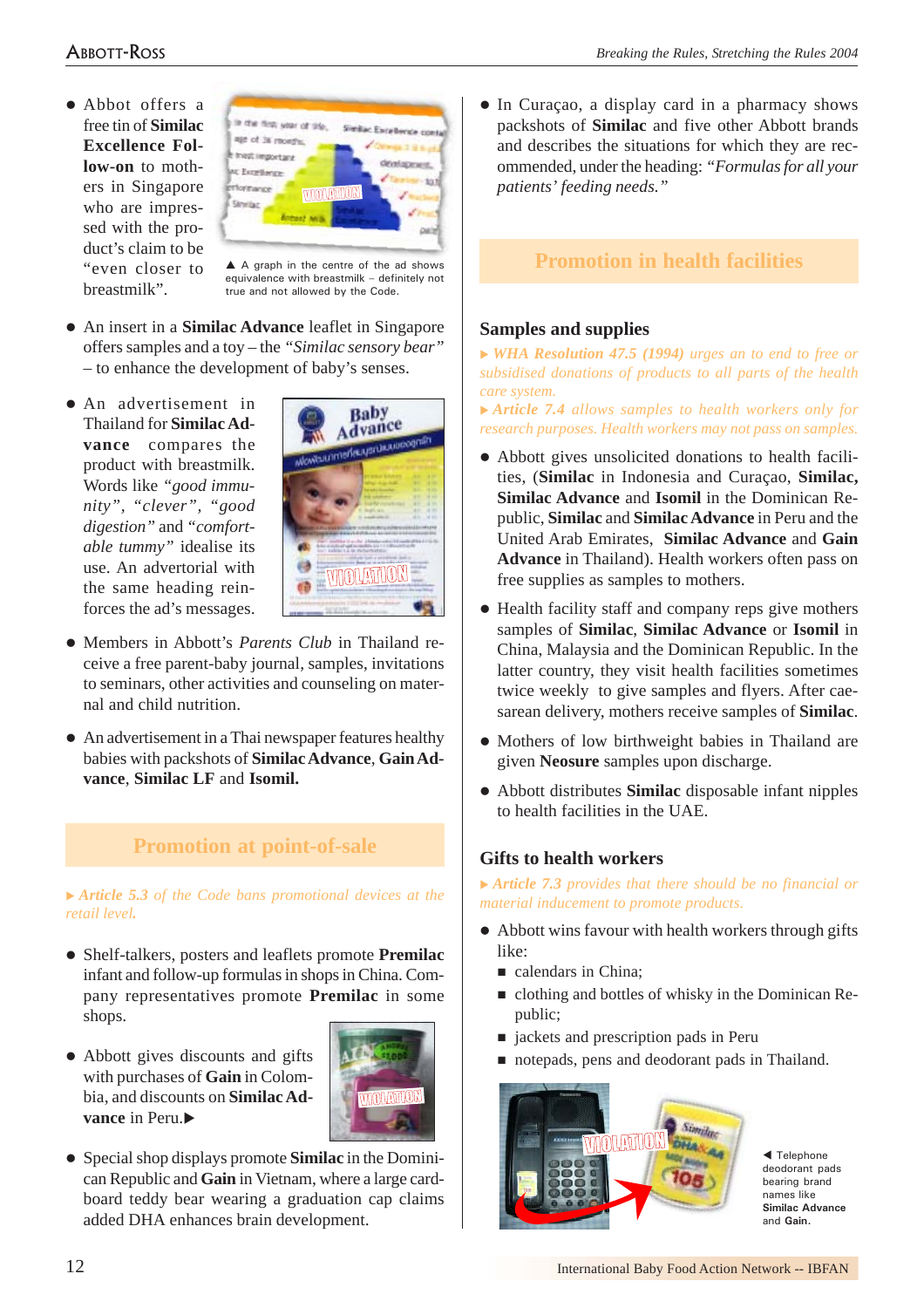stvalupunitirinischemm

thort.

#### **Other gifts and materials**

▶ Article 6.2 bans the promotion of products within the *health care system.*

<sup>X</sup> *Article 6.3 prohibits the display of products, placards and posters or the distribution of company materials unless requested or approved by government.*

- Mothers in Thailand receive gift packs, pouches and promotional materials **(Similac Advance** and **Gain Advance)** in health facilities, sometimes while still in the labour room!
- Abbott products and promotional materials and posters are displayed in health facilities in China.
- Similac posters are displayed in health facilities in Indonesia.
- In Indonesia, Abbott supplies health facilities with cot cards bearing the company name and Rosco Bear.



- Similac leaflets with baby pictures and packshots are displayed in health facilities in Lithuania.
- $\bullet$  In health facilities in many countries, Similac Advance is portrayed as the formula of the future with this beautiful starry-eyed baby looking into space.

In Malaysia, the same "New Era" baby promotes Isomil Plus, a growing up milk. Rosco Bear and his comfort blanket promote all Abbott formulae.



• Tear-off prescription pads given to health workers in Yemen make it easy to undermine breastfeeding.



Health workers tick the picture of the formula and give the sheet to mothers, who purchase the recommended formula in  $pharmacies.$ 

 $\bullet$  Abbott gives health workers in the UAE notepads showing a **Gain** packshot and two babies. $\blacktriangleright$ 



• Nurses in Thailand are recruited to get mothers to complete sign-up sheets. Abbott uses the information to mail music CDs, cassette tapes and samples of Similac Advance to mothers.



• In paediatric clinics and maternity wards in Thailand, Abbott displays items featuring Rosco Bear to promote **Similac** and **Gain**.

# **Labelling**

<sup>X</sup> *Article 9 of the Code requires labels to NOT discourage breastfeeding and to inform about the correct use of the product, the risk of misuse and abide by a number of other points.*

- **Similac** labels in Indonesia claim the formula is patterned after breastmilk, and **Isomil** labels fail to indicate that the product is for babies with specific dietary needs.
- In Zimbabwe, **Isomil** tins lack important statements required by the Code and the national law.
- z Labels of **Similac** and **Isomil** in Indonesia, **Isomil** 125g samples in Malaysia (below) and **Similac** in Kenya and the Dominican Republic are in English only and not the local languages as required by the Code.



- A bottle and teat and the company's teddy bear mascot appear on **Similac** labels in Kenya.
- In New Zealand where **Isomil** is now withdrawn from the market, the label used to say *"First choice of Doctors"*. The New Zealand Commerce Commission found Abbott guilty of false claims over that statement.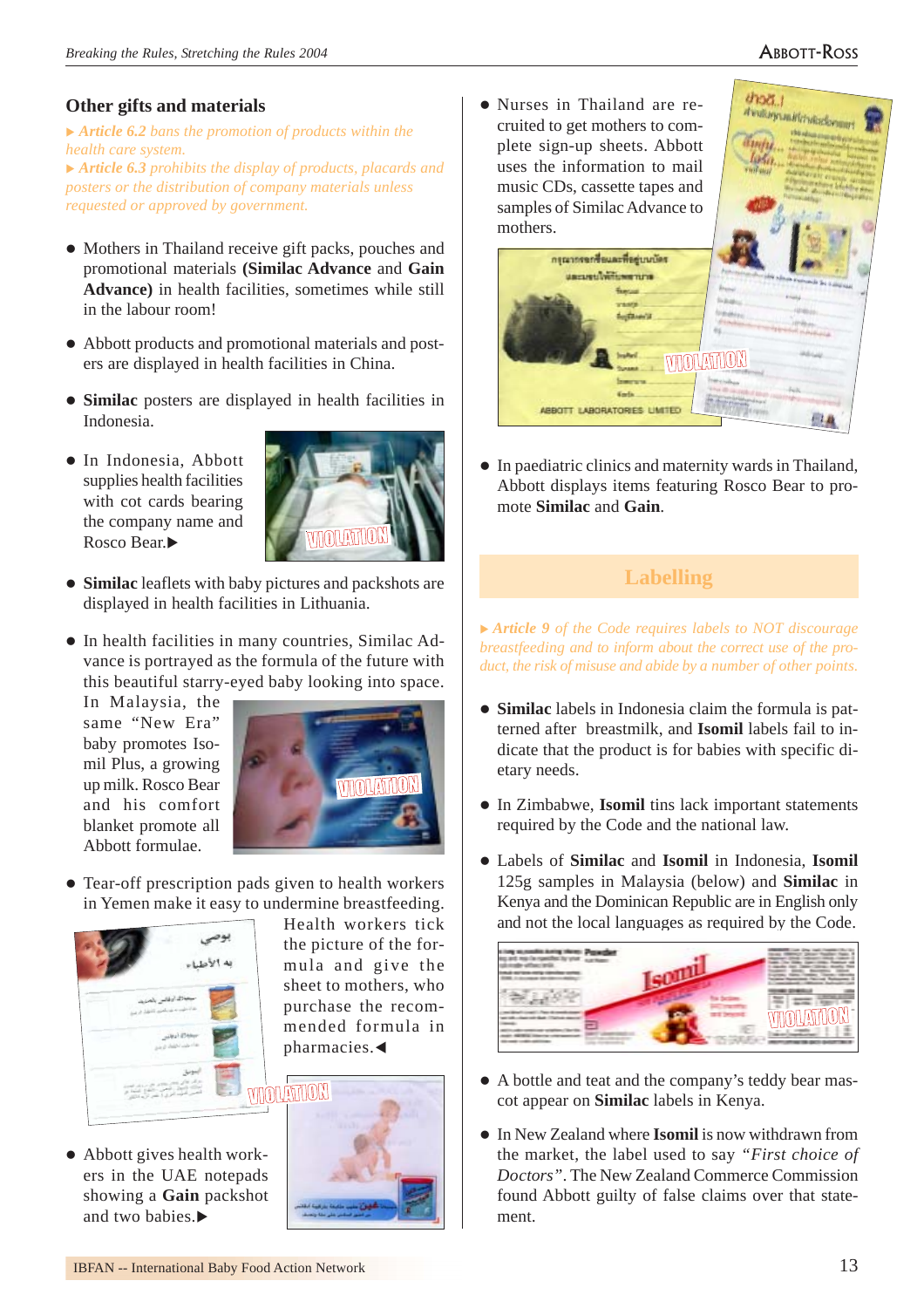# **Misleading text and pictures which violate the Code**

<sup>X</sup> *Article 4.2 requires all information material to advocate for breastfeeding and not contain pictures or text which idealises the use of breastmilk substitutes.*

<sup>X</sup> *For health professionals, Article 7.2 of the Code only allows product information which is factual and scientific.*

- Leaflets in China, Hong Kong, Lithuania, Puerto Rico, Singapore, UAE and Uruguay compare **Similac, Similac Advance, Similac Advance Excel, Gain Advance** with breastmilk.
- $\bullet$  Bottle feeding is idealised by attractive pictures of infants in a Lithuanian leaflet for **Similac Advance** and in Puerto Rico by a picture of a mother bottle feeding a baby in a **Similac** booklet.
- In this leaflet from the UAE titled *"Similac clinical performance like a breastfed infant",* **Similac Advance** and **Similac Advance Excel** come out on top when measured against two unnamed brands, with content and infant development comparable to breastmilk.



- An Abbott-Ross handbook on breastfeeding in Curaçao intended for health care workers clearly addresses mothers. The text refers to 3-4 weeks of breastfeeding and mentions **Similac** and **Isomil** twelve times. Four out of its 27 pages are devoted to breastfeeding problems, but not a word about problems caused by bottle feeding.
- A leaflet in Lithuania advertises the Abbott formula



line, as well as **Similac** cereals, using a happy baby's picture and packshots. The cereals are recommended for use from four and five months.

• A leaflet in Singapore designed as a baby's letter to Mummy draws comparisons between breastmilk and

**Similac Advance** and recommends starting solid foods at four to six months of age.

"Mummy, my future is in your hands... so choose the right formula."



z A*"Child Care Handbook by American Abbott"* in China gives incorrect information about breastfeeding. Mothers are told to feed for 10 minutes on each breast and advised to wash their nipples with hot water. The information given on artificial feeding



does not comply with Article 4.2 of the Code.

Abbott products ranging from Formance milk for mothers to **Similac**, **Gain**, Pediasure and Grow, encircle a happy baby on the back cover.

- z A booklet in Singapore promoting **Similac Advance Follow-On, Gain IQ Follow-Up** and **Isomil Soy Protein Follow-Up** recommends solid foods from four months.
- In the UAE, an infant feeding booklet promotes **Similac Gain** and gives incorrect advice, such as to give the baby water between feeds, orange juice from three months and other fruit juices and solids from four months.



z Leaflets in China promoting **Similac Advance, Gain, Gain Advance** and **Premilac 1** and **2** make claims about the products such as *"strengthens baby's immunity"*, *"No indigestion with formula made by Abbott", "optimum mental and psychomotor development, strong bones, enhanced immune function"* and *"well-tolerated formula".*